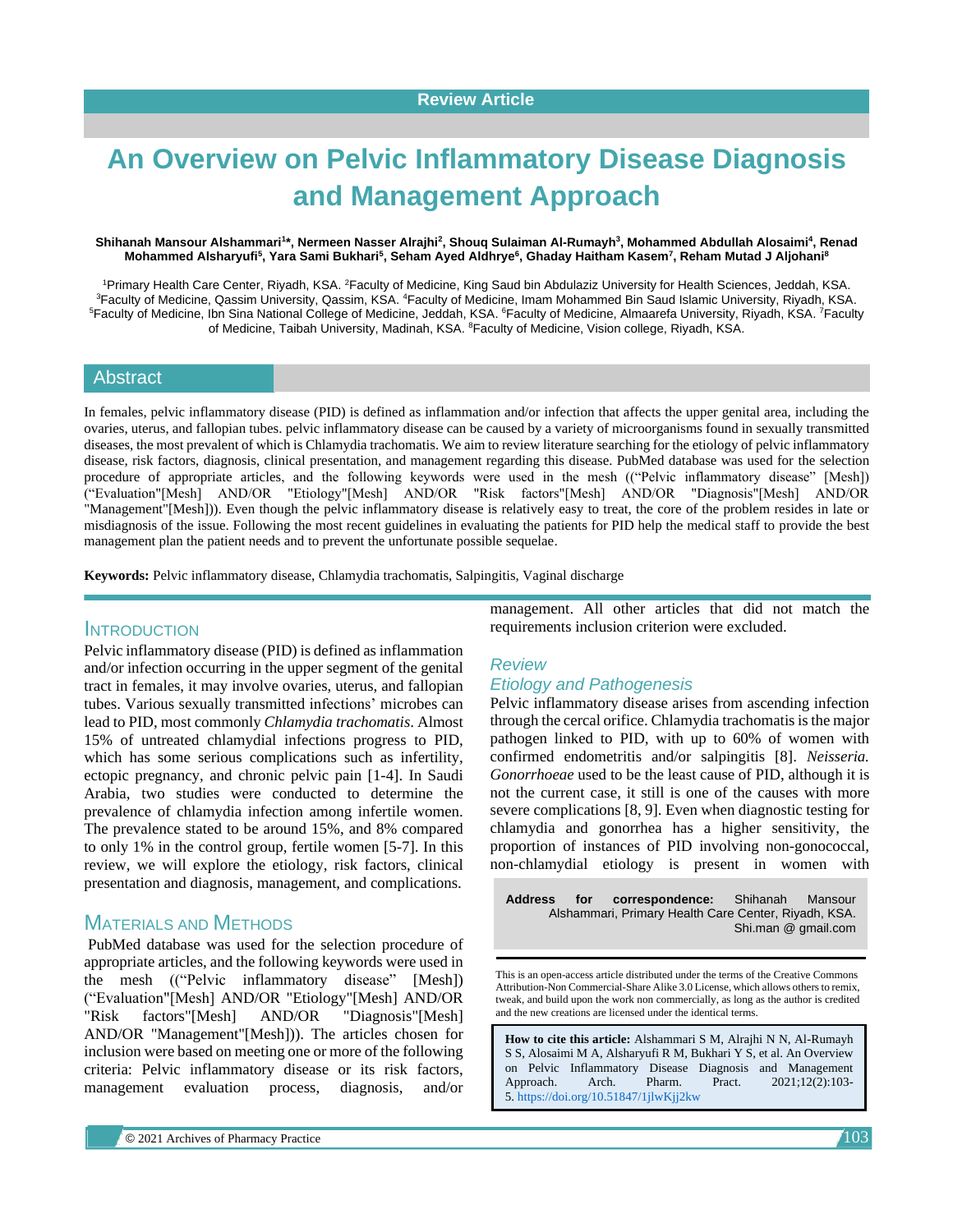endometritis and/or salpingitis. Anaerobes in the upper genital tract are usually detected in women with gonorrhea or chlamydia as multi-organism infections and are linked with more severe illness [9-11]. The cervix provides a physical barrier in bacterial ascension, however during the proliferative phase the, mucus tends to be thinner and the peristalsis of the uterus goes in the cephalic direction to harbor the sperms [12, 13].

#### *Risk Factors*

Risk factors of this disease are related to sexual practices, age of less than 25, and first sexual encounter before age of 15 are significantly related to PID. Both of those risk factors are modifiable with proper education and awareness. Other related risk factors include lower socioeconomic status, adverse pregnancy outcome, history of a sexually transmitted disease, and or *C. trachomatis.* Which also can be managed by early intervention and frequent gynecology clinic visits [14, 15].

### *Clinical evaluation and Diagnosis*

As stated by the Centers for Disease Control and Prevention (CDC), a patient who presents with pelvic and/or lower abdominal pain should behave pelvic inflammatory disease as one of the top differential diagnoses. Other differentials shall include ectopic pregnancy, pregnancy, ovarian torsion, and adnexal mass, among other non-gynecological diseases (surgical and non-surgical). The initial steps in dealing with the patient in emergency care or clinic are full abdominal examination to detect pain and tenderness, vaginal speculum examination to visualize the cervix status and the presence of any discharge, bimanual examination to assess cervical motion, uterus, and adnexal tenderness or masses [16, 17]. Presumptive therapy for PID should be given to any sexually active woman at a childbearing age or risk of sexually transmitted diseases with unexplained discomfort or pain in the lower abdomen or pelvic region with at least one of the following clinical criteria on physical examination: uterine, cervical motion, and/or adnexal tenderness, see **Table 1** for full detailed criteria [18].

| <b>Table 1.</b> Terric imigmmatory disease according to<br>2021 CDC guidelines |                                                                                                                                    |
|--------------------------------------------------------------------------------|------------------------------------------------------------------------------------------------------------------------------------|
| Minimal clinical<br>criteria <sup>a</sup>                                      | Uterine tenderness                                                                                                                 |
| Additional criteria <sup>b</sup>                                               | Cervical motion tenderness                                                                                                         |
|                                                                                | Adnexal tenderness                                                                                                                 |
|                                                                                | Oral temperature of more than $38.3^{\circ}$ C (>101 $^{\circ}$ F)                                                                 |
|                                                                                | Cervical friability<br>Abnormal cervical mucopurulent discharge                                                                    |
|                                                                                | Presence of a high number of WBCs on saline<br>microscopy of vaginal fluid                                                         |
|                                                                                | Laboratory confirmation of cervical infection with<br>N. gonorrhoeae or C. trachomati<br>High ESR (erythrocyte sedimentation rate) |

**Table 1.** Pelvic inflammatory disease according to



<sup>a</sup>Treatment is started if one and/or more of these criteria are met. <sup>b</sup> If any minimal criterion is present, one or more of these additional findings will increase the specificity of the diagnosis. <sup>c</sup> Most specific criteria to the diagnosis of PID (one or more).

#### *Management*

According to the latest CDC 2021 guidelines, PID initially should be treated as an outpatient case, unless a surgical emergency (like ovarian torsion) cannot be excluded, pregnancy, tubal and/or ovarian abscess, poor response to medical treatment, severe illness symptoms, or poor compliance or cannot tolerate orally. The outpatient regimen includes a combination of oral therapy and intramuscular injections. Different regimes are proposed for the treatment of this condition. However, all of them include antibiotics as the mainstream, one regimen include the usage of ceftriaxone (500 mg) as an intramuscular injection as a single dose with doxycycline (100 mg) orally (twice a day) for 14 days and metronidazole (500 mg) orally (twice a day) for 14 days. Another regimen uses cefoxitin (as a single injection), probenecid (orally as a single dose), doxycycline (twice a day, orally for 14 days), and metronidazole (twice a day, orally for 14 days). Moreover, third-generation cephalosporin (like ceftizoxime) with doxycycline (twice a day, orally for 14 days) and metronidazole (twice a day, orally for 14 days) is used. In some inpatient cases, a parenteral regimen can be used, and this can be in form of ceftriaxone (1 gram, IV, once a day), with doxycycline (100 mg, orally or IV, twice a day), and metronidazole (500 mg, orally or IV, twice a day). Other parenteral regimens include cefotetan (2 gram, IV every, twice a day), or cefoxitin (2 gram, IV, four times a day), with doxycycline (100 mg, orally or IV, twice a day). Patient education is an important part of the management, as abstaining from sexual intercourse and treating the partner are very crucial aspects. Follow-up of outpatient management is important to determine whether to continue as such or in case of no response within the first three days, ward admission is required. After completion of the treatment course, a clinic visit after 3 months is required, if it is not possible it should not exceed 12 months [18].

# **CONCLUSION**

Pelvic inflammatory disease is one the disease that should be dealt with with a very vigilant eye, due to its poor prognosis if left untreated. PID can be easily confused with other diseases which lead, often, to misdiagnosis or underdiagnosis, therefore general practitioners, emergency